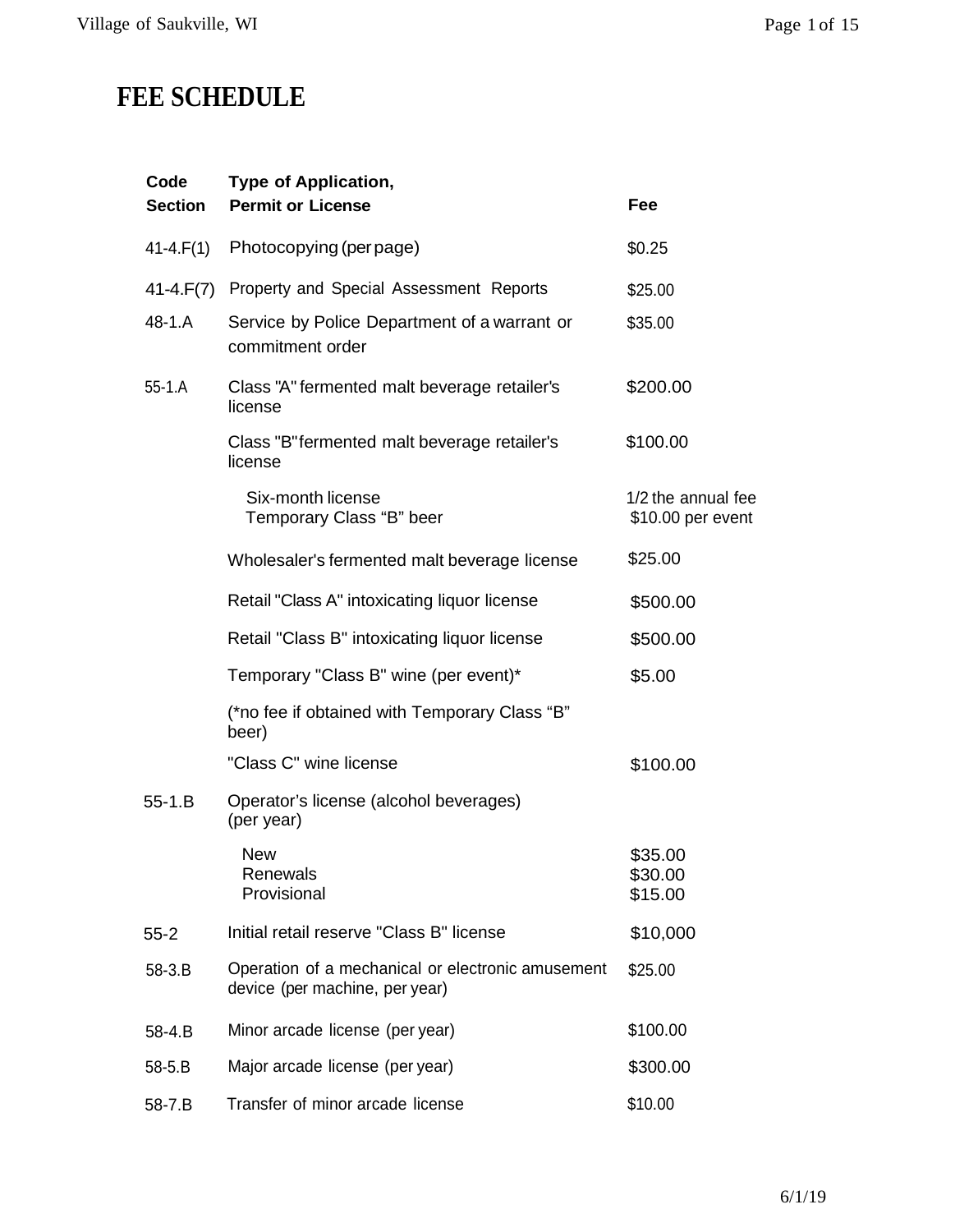| Code<br><b>Section</b> | <b>Type of Application,</b><br><b>Permit or License</b>                                                                                     | Fee                                                                            |
|------------------------|---------------------------------------------------------------------------------------------------------------------------------------------|--------------------------------------------------------------------------------|
| $61 - 8$               | Dog License                                                                                                                                 |                                                                                |
|                        | Spayed/Neutered                                                                                                                             | \$8.00                                                                         |
|                        | Not spayed or Neutered                                                                                                                      | \$10.00                                                                        |
|                        | After March 31 of each year                                                                                                                 | \$5.00 late fee                                                                |
| $61 - 8$               | Cat License                                                                                                                                 |                                                                                |
|                        | Spayed/Neutered                                                                                                                             | \$5.00                                                                         |
|                        | Not spayed or Neutered                                                                                                                      | \$7.00                                                                         |
|                        | After March 31 of each year                                                                                                                 | \$3.00 late fee                                                                |
| 64-2.D                 | Large Assemblies License (per day)                                                                                                          | \$100.00                                                                       |
| 72-6.A                 | Fence/Architectural Screening Permit Fee                                                                                                    | \$50.00                                                                        |
| $72-8$                 | <b>Building Permit Fees:</b>                                                                                                                |                                                                                |
|                        | Residential, one & two family residences<br>(including attached garages)                                                                    | \$0.39/gross sq. ft.                                                           |
|                        | Residential, three or more units (includes row<br>housing, multi-family dwellings, apartments, and<br>Institutional buildings with garages) | \$0.39/gross sq. ft.                                                           |
|                        | Commercial and Industrial Buildings (including<br>additions)                                                                                | \$0.37/gross sq. ft.                                                           |
|                        | Residential additions, alterations, detached<br>garages, swimming pools, spas, and decks                                                    | \$12.50/\$1,000 of valuation                                                   |
|                        | <b>Commercial and Industrial Alterations</b>                                                                                                | \$12.50/\$1,000 of valuation                                                   |
|                        | <b>Agriculture Buildings</b>                                                                                                                | \$0.30/gross sq. ft.                                                           |
|                        | Commercial Occupancy Change of Ownership<br>- tenant charge                                                                                 | \$50.00                                                                        |
|                        | Utility Buildings (max. 144 sq. ft.)                                                                                                        | \$30.00                                                                        |
|                        | Residing, re-roofing, major exterior repairs                                                                                                | \$12.50/\$1,000 of valuation<br>$($280.00 \text{ max.})$                       |
|                        | Permit to start construction (early start)<br>of footings and foundations only                                                              | \$210.00 (1 & 2 Family)<br>\$280.00 (Multi-family, Industrial<br>& Commercial) |
|                        | Wrecking/Razing & Interior Demolition<br>(If under condemnation, fee may be waived)                                                         | \$85.00 min. plus \$0.12/sq. ft.                                               |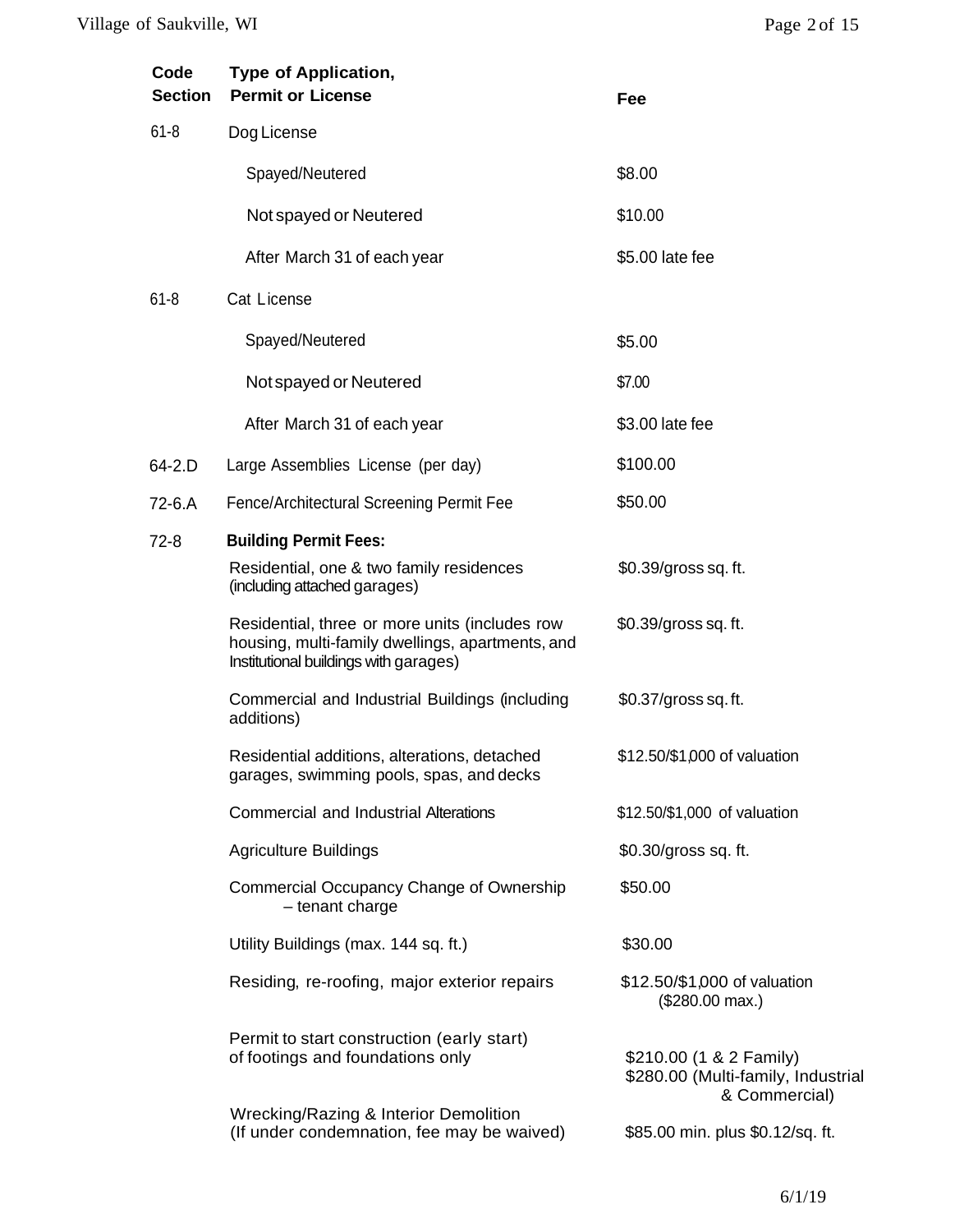| Code<br><b>Section</b> | <b>Type of Application,</b><br><b>Permit or License</b>                                                                                                                                                                                                                                 | Fee                                                                                         |
|------------------------|-----------------------------------------------------------------------------------------------------------------------------------------------------------------------------------------------------------------------------------------------------------------------------------------|---------------------------------------------------------------------------------------------|
|                        | Moving of Structures Over Public Ways                                                                                                                                                                                                                                                   | \$230.00 min. plus \$0.12/sq. ft.                                                           |
|                        | Minimum Fee (unless noted)                                                                                                                                                                                                                                                              | \$55.00                                                                                     |
|                        | Flammable Liquid Storage<br>Re-inspections                                                                                                                                                                                                                                              | \$2.00/1000 gals. - max. \$15/tank<br>\$75.00/Inspection                                    |
|                        | Special Inspections (after hours, file review & reports) \$175.00 each<br>Signs                                                                                                                                                                                                         | \$30 plus \$1/sq. ft.                                                                       |
|                        | <b>Mechanical (HVAC) Permit Fees:</b>                                                                                                                                                                                                                                                   |                                                                                             |
|                        | Heating, Incinerator units, Solid Fuel Appliances,<br>Energy Recovery Ventilators, Heat Pumps, &<br>Split HVAC Units                                                                                                                                                                    | \$55.00/unit up to 150,000 BTU<br>additional Fee: \$18.00/50,000<br>BTU or fraction thereof |
|                        | Air Conditioning & Split HVAC units<br>(other than wall units)                                                                                                                                                                                                                          | \$50.00/unit up to 3 tons<br>Additional fee of \$18.00/ton<br>(1 ton/12,000 BTU             |
|                        | <b>HVAC Distribution Systems</b><br>(separate permit – not incl. w/bldg permit)                                                                                                                                                                                                         | \$2.00/100 sq. ft of conditioned area<br>\$55.00 minimum                                    |
|                        | Exhaust hoods & systems - Commercial                                                                                                                                                                                                                                                    | \$180.00/unit                                                                               |
|                        | Fireplace                                                                                                                                                                                                                                                                               | \$55.00                                                                                     |
|                        | Permanently installed wall A/C units                                                                                                                                                                                                                                                    | \$10/unit                                                                                   |
|                        | Minimum Fee (HVAC)                                                                                                                                                                                                                                                                      | \$55.00                                                                                     |
|                        | <b>Plan Examination:</b>                                                                                                                                                                                                                                                                |                                                                                             |
|                        | Residential:<br>Residential - one and two family (new)<br>Residential Multi-family (3 family or more)<br>Residential Additions $-1$ & 2 family dwellings<br>Residential Alterations $-1$ & 2 family dwellings<br>Res. Accessory Structures (over 144 sq. ft.)<br>Decks & Swimming Pools | \$250.00<br>\$300.00 plus \$27.00/unit<br>\$85.00<br>\$55.00<br>\$65.00<br>\$55.00          |
|                        | Commercial:<br><b>Commercial &amp; Industrial New Construction</b><br>Commercial/Industrial Additions & Alterations                                                                                                                                                                     | \$300.00<br>\$300.00                                                                        |
|                        | Heating plans, lighting, energy calculations, and<br>Heating plans submitted separately                                                                                                                                                                                                 | \$75.00 each                                                                                |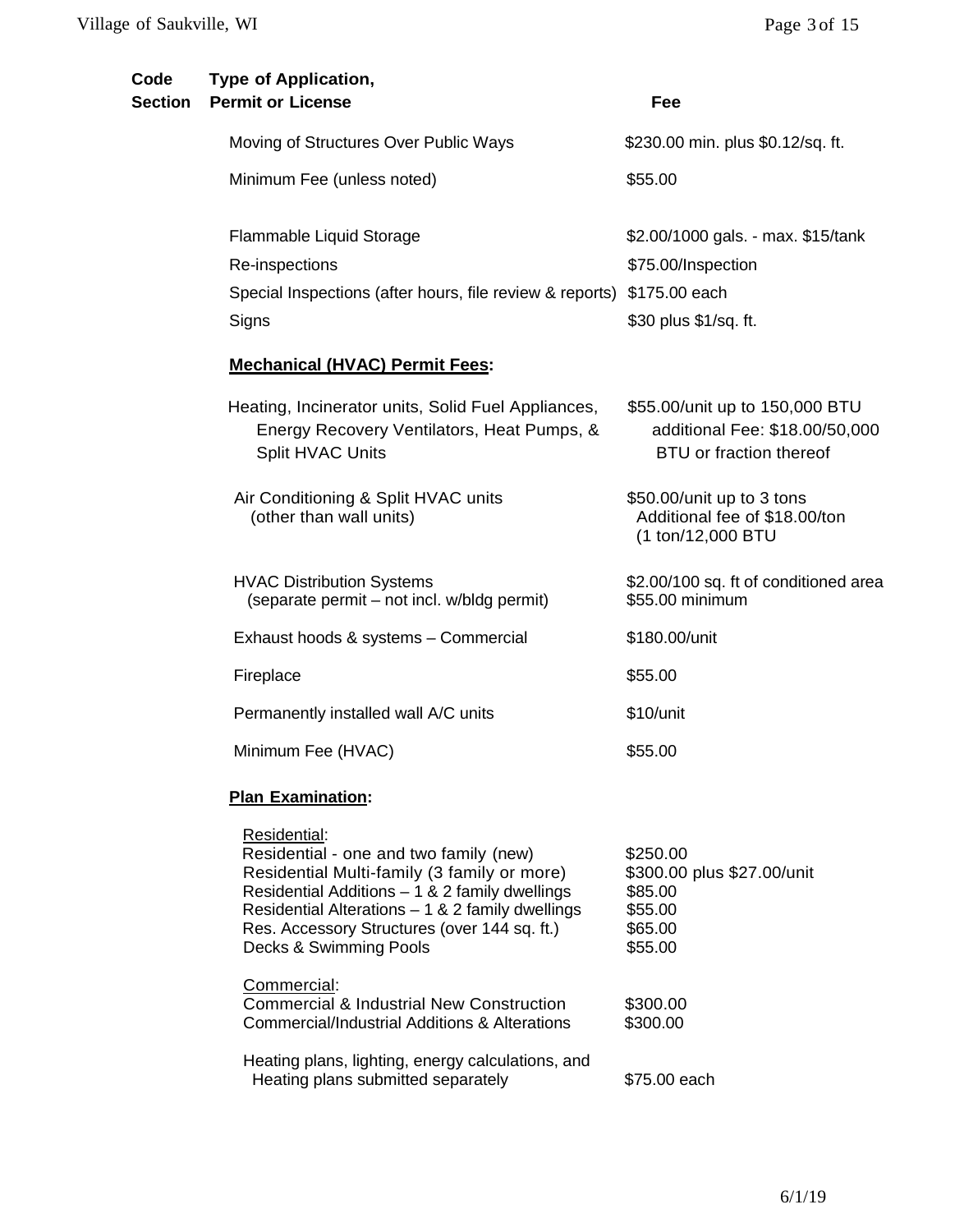## **Code Section Permit or License FeeType of Application,**

Commercial Priority Plan Review and Permit Issuance - At the discretion of the Building Inspector and depending upon the workload of the dept., a five (5) business day priority plan review and permit issuance may be provided at double the regular rate for commercial/industrial plan review and permit fees. Commercial priority plan review and permit issuance is not applicable and shall not apply to submittals requiring review, approval, and/or permit issuance by other governing local, State, or Federal agencies.

| <b>Occupancy Permits:</b><br>Residential 1 & 2 family and all multi-family bldgs.<br>Commercial and Industrial<br>Comm/Ind Change of ownership/occupancy<br>Comm/Ind Temporary Occupancy (6 mos. or less) |                                                       | \$55.00/unit (and additions)<br>\$215.00/bldg (and additions)<br>\$50.00<br>\$85.00                           |
|-----------------------------------------------------------------------------------------------------------------------------------------------------------------------------------------------------------|-------------------------------------------------------|---------------------------------------------------------------------------------------------------------------|
| Wisconsin State Seal $-1$ & 2 family structures<br>House Numbers - Complete set with holder<br>Individual numbers<br>Individual holder bracket                                                            |                                                       | \$65.00<br>\$12.00<br>\$2.00 each<br>\$4.00 each                                                              |
| Erosion Control Fees:<br>One and two-family lots (new construction)                                                                                                                                       | Multi-family – three or more units (new construction) | \$175.00/lot<br>\$315.00/bldg<br>plus \$5.00/1000 sq. ft.<br>of disturbed lot area with<br>a \$2,000 max. fee |
| Other (includes residential one and two-family additions<br>Commercial, Industrial, & Institutional lots (new constr.)                                                                                    |                                                       | \$55.00<br>\$315.00/bldg<br>plus \$5.00/1000 sq. ft.<br>of disturbed lot area with<br>a \$2,000 max. fee      |
| Administrative Fee for State Variance – Review Fee                                                                                                                                                        |                                                       | \$50.00                                                                                                       |
| Failure to obtain permits before work commences<br>Per Municipal Code sec. 205-24                                                                                                                         |                                                       | <b>Triple Fees</b>                                                                                            |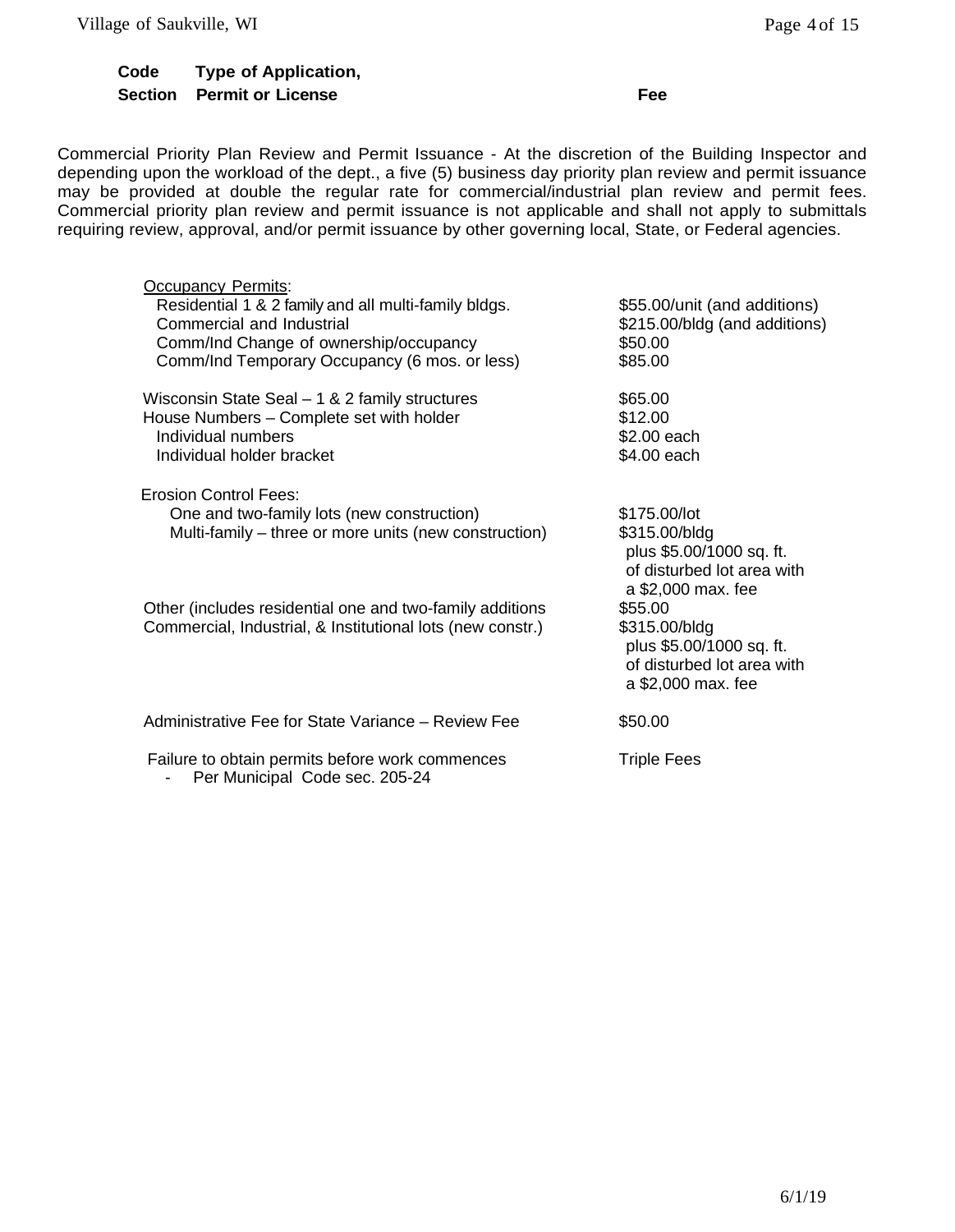| Code<br>Section | <b>Type of Application,</b><br><b>Permit or License</b>                                                                                                                                                                                                                                 | Fee                                                                                                                            |
|-----------------|-----------------------------------------------------------------------------------------------------------------------------------------------------------------------------------------------------------------------------------------------------------------------------------------|--------------------------------------------------------------------------------------------------------------------------------|
|                 | <b>Property Records Maintenance Fees:</b>                                                                                                                                                                                                                                               |                                                                                                                                |
|                 | <b>Residential:</b>                                                                                                                                                                                                                                                                     |                                                                                                                                |
|                 | Residential (one- and two-family)<br><b>New</b><br><b>Residential Additions/Alterations</b><br><b>Accessory Structures</b><br>Pools, Decks, Fireplaces, other<br>Demolition                                                                                                             | \$308.00<br>\$95.00<br>\$15.00<br>\$15.00<br>\$15.00                                                                           |
|                 | Condominiums: (3or more units)<br><b>New</b><br><b>Residential Additions/Alterations</b><br><b>Accessory Structures</b><br>Pools, Fireplaces, Decks<br>Other<br>Demolition                                                                                                              | \$478.00 + \$85.00/unit<br>\$80.00/unit<br>\$35.00<br>\$15.00<br>\$35.00<br>\$15.00                                            |
|                 | Multi-Family (3 or more units)<br><b>New</b><br><b>Residential Additions/Alterations</b><br><b>Accessory Structures</b><br>Pools, Fireplaces, Decks<br>Other<br>Demolition                                                                                                              | \$478.00 + \$85.00/Unit<br>\$95.00/unit<br>\$35.00<br>\$15.00<br>\$35.00<br>\$15.00                                            |
|                 | Commercial/Industrial/Institutional:                                                                                                                                                                                                                                                    |                                                                                                                                |
|                 | New -Base fee (up to 5,000 SF gross)<br>Over 5,000 SF gross<br>Additions - Base fee (up to 2,500 SF gross)<br>Over 2,500 SF gross<br>Alterations<br><b>Accessory Structures</b><br>Pools, Fireplace<br>Other<br>Demolition<br>Reside/Re-roof/Repair max fees<br><b>Tenant Occupancy</b> | \$616.00<br>\$0.060/SF<br>\$308.00<br>\$0.03/SF<br>\$175.00<br>\$60.00<br>\$25.00<br>\$35.00<br>\$15.00<br>\$260.00<br>\$50.00 |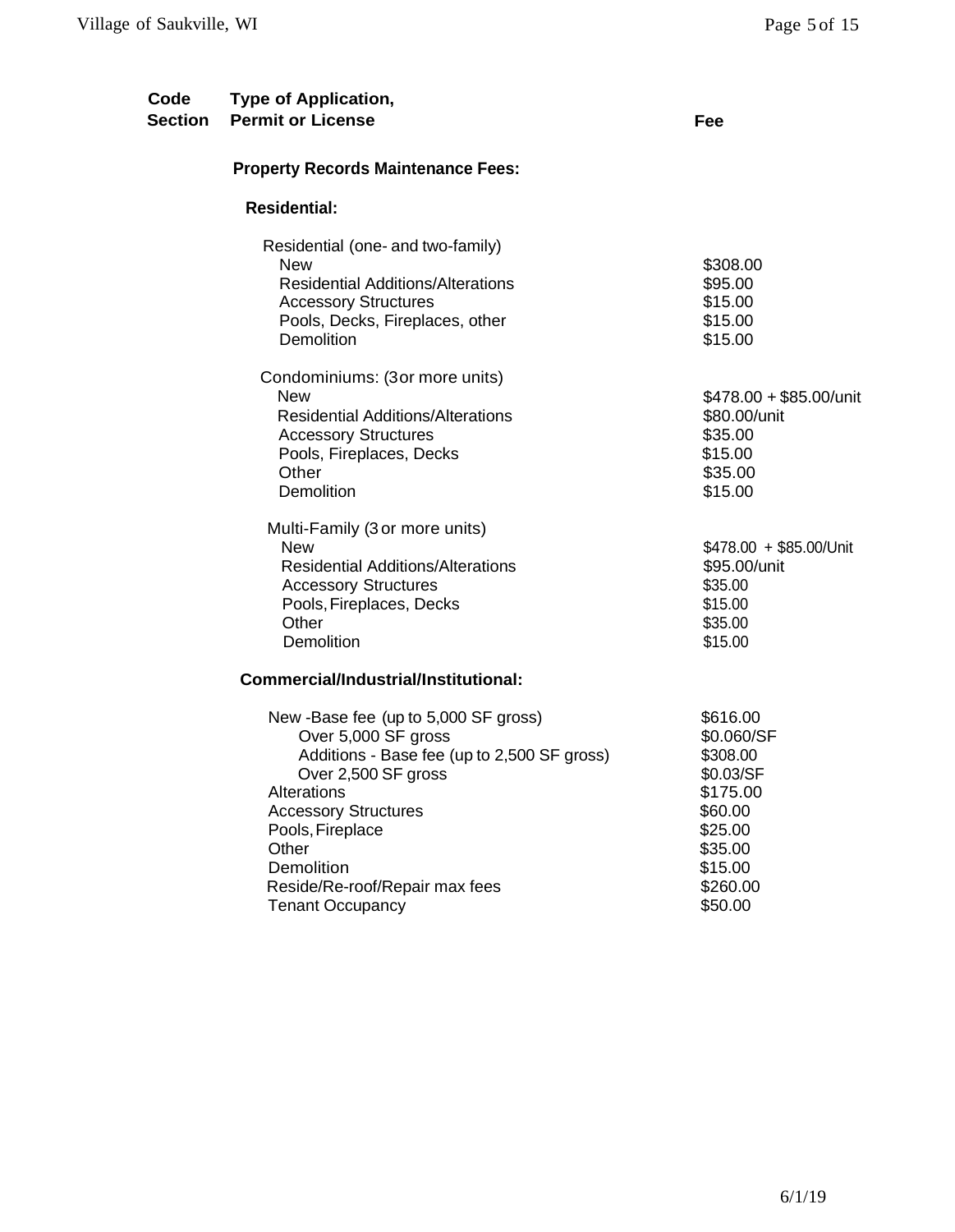| Code<br><b>Section</b> | <b>Type of Application,</b><br><b>Permit or License</b>                                                                                        | Fee                                       |
|------------------------|------------------------------------------------------------------------------------------------------------------------------------------------|-------------------------------------------|
| $82 - 4$               | <b>Grave Lot Price</b>                                                                                                                         | \$800.00                                  |
| $82 - 7$               | <b>Full Burial Grave Opening</b>                                                                                                               | \$800.00                                  |
|                        | <b>Cremation Burial Grave Opening</b>                                                                                                          | \$350.00                                  |
| 82-10                  | <b>Winter Burial</b>                                                                                                                           | 3 x regular grave opening fee             |
| $85 - 2$               | Cigarette License                                                                                                                              | \$100.00                                  |
| $90-1$                 | Driveway Approach Permit<br>If work begins prior to permit                                                                                     | \$25.00<br>\$75.00                        |
| 94-15                  | <b>Electrical Permit Fees</b>                                                                                                                  |                                           |
|                        | Switches & Outlets; Incandescent light fixtures                                                                                                | \$0.75 ea.                                |
|                        | Dimmers/GFCI/AFCI                                                                                                                              | \$6.00 ea.                                |
|                        | Lighting - Mercury, Sodium, MI, Other                                                                                                          | \$5.00 ea.                                |
|                        | Fluorescent Lamps - per section                                                                                                                | \$2.50 ea.                                |
|                        | Re-ballasting – per ballast                                                                                                                    | \$1.00 ea.                                |
|                        | Appliances: dishwasher, disposal sump pump,<br>Whirlpool tub, jacuzzi, range, oven, cook top,<br>dryer, water heater                           | \$12.00 ea.                               |
|                        | Furnace, boiler, unit heater, etc.                                                                                                             | \$18.00 ea.                               |
|                        | Air Conditioning - sleeve, central air, PATC<br>(up to $3$ ton)<br>Cost per ton after 3 ton (max. 50 ton)<br>RTU 0 to 5 ton<br>RTU 6 to 25 ton | \$20.00 ea.<br>\$50.00 ea.<br>\$75.00 ea. |
|                        | RTU 26+ tons                                                                                                                                   | \$125.00 ea.<br>\$5.00 ea.                |
|                        | Fans: bath, kitchen, other (up to $\frac{1}{2}$ HP)                                                                                            |                                           |
|                        | Low Voltage Systems: doorbell, communication, detectors                                                                                        | $$2.00$ ea.                               |
|                        | Refrigeration: Per rack, vertical<br>Per section, horizontal                                                                                   | \$25.00/rack<br>\$5.00/sec.               |
|                        | Electric heat - per KW                                                                                                                         | \$5.00 ea.                                |
|                        | Fuel pumps per product dispense at island                                                                                                      | \$50 each                                 |
|                        | Busways, Wire ways, Underground raceways                                                                                                       | \$1.00/LF                                 |
|                        | Generator                                                                                                                                      | \$50.00/unit                              |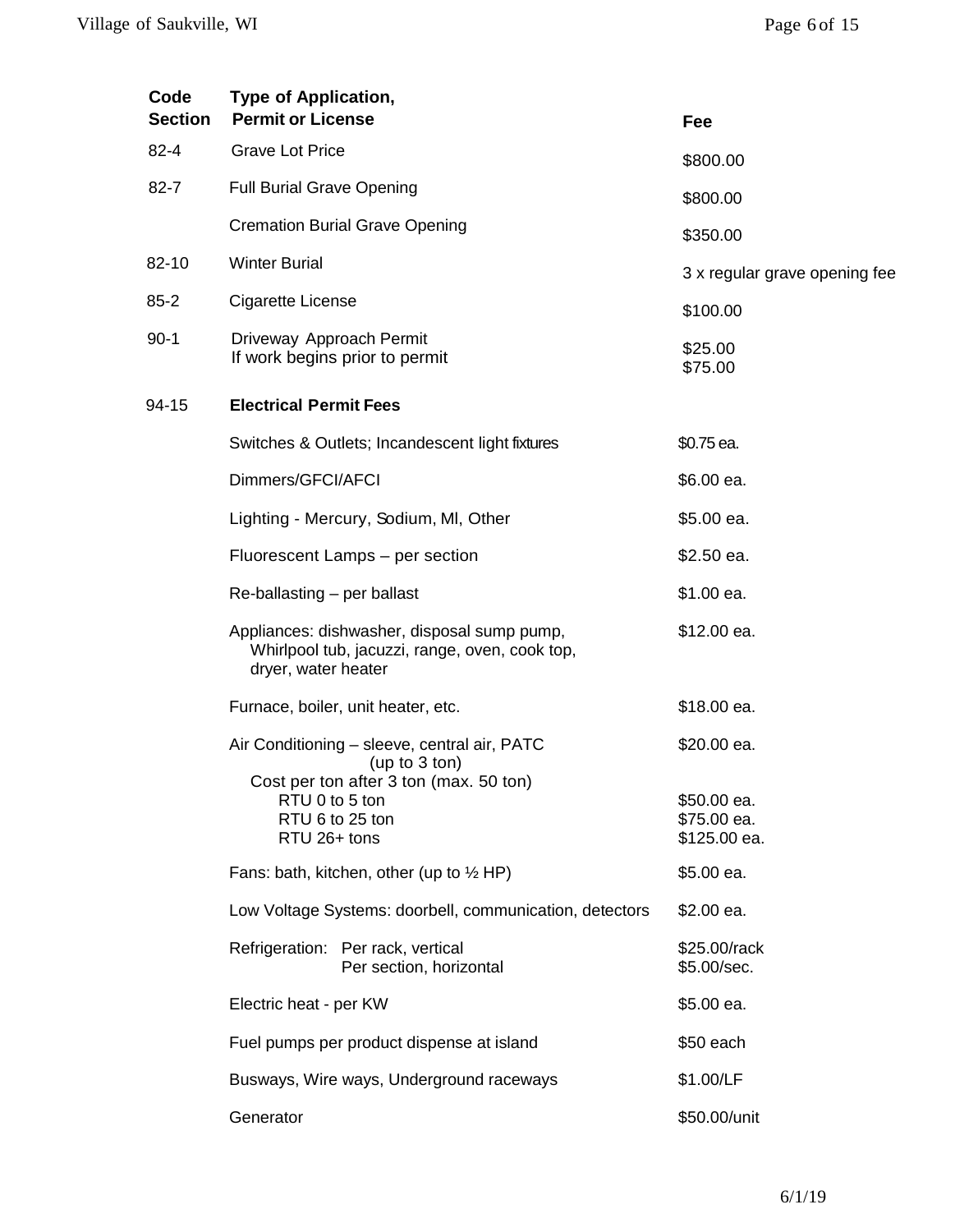| <b>Transformer &amp; Capacitor</b>                                                                                                                             | \$20.00/unit                                                                            |
|----------------------------------------------------------------------------------------------------------------------------------------------------------------|-----------------------------------------------------------------------------------------|
| Motors $-$ max, 5 HP<br>Per each 5 HP over 5 HP                                                                                                                | \$15.00 ea.<br>\$3.00 ea.                                                               |
| Signs: Incandescent/Neon Signs - per sign                                                                                                                      | \$30.00                                                                                 |
| Fire Alarm Systems - first panel<br>additional panels                                                                                                          | \$50.00<br>\$25.00 ea.                                                                  |
| Device: horn/strobe, detector, pull station, test switch                                                                                                       | \$0.60/each                                                                             |
| Service - New or Change per meter (incl. temp. service)<br>0-100 AMP<br>$101 - 200$ AMP<br>201-600 AMP<br>601 AMP and greater<br>Meter Equipment<br>Sub Panels | \$40.00 ea.<br>\$50.00 ea.<br>\$75.00 ea.<br>\$125.00 ea.<br>\$15.00 ea.<br>\$30.00 ea. |
| Feeders 50 AMP and greater                                                                                                                                     | \$25.00 ea.                                                                             |
| <b>Medical Equipment</b>                                                                                                                                       | \$50.00 ea.                                                                             |
| Power outlets above 120 volts/20 AMPs                                                                                                                          | \$10.00 ea.                                                                             |
| Outdoor lighting - per pole                                                                                                                                    | \$25.00 ea.                                                                             |
| Trenching - minimum fee                                                                                                                                        | \$25.00                                                                                 |
| Trenching - first 100 feet                                                                                                                                     | \$25.00                                                                                 |
| Additional per foot over 100 feet                                                                                                                              | \$0.50/LF                                                                               |
| Swimming Pools - above ground & in-ground pools w/grid<br>Pool light fixture                                                                                   | \$30.00 ea.<br>\$15.00 ea.                                                              |
| Re-inspection                                                                                                                                                  | \$55.00 ea.                                                                             |
| Inspection - after normal hours                                                                                                                                | \$175.00 ea.                                                                            |
| Repairs and wiring not listed                                                                                                                                  | \$25.00 ea.                                                                             |
| Security System - Panel/CPU                                                                                                                                    | \$50.00                                                                                 |
| Devices: detector, camera, other                                                                                                                               | \$0.60 ea.                                                                              |
| New Home Group                                                                                                                                                 | \$266.00                                                                                |
| Minimum Permit Fee                                                                                                                                             | \$40.00                                                                                 |
| Work started prior to obtaining permit                                                                                                                         | <b>Triple Fee</b><br>(\$100.00 min.)                                                    |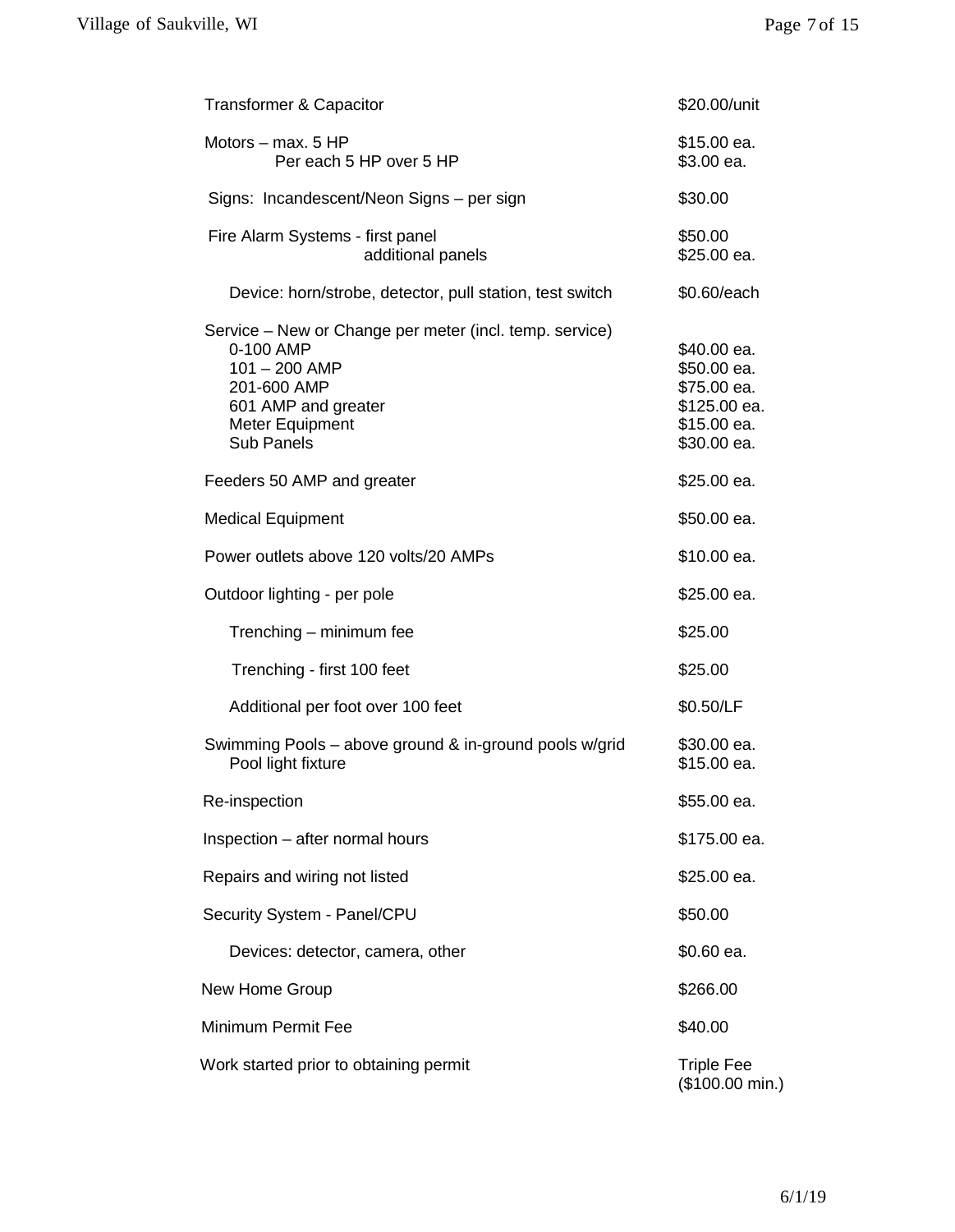| Code<br><b>Section</b> | <b>Type of Application,</b><br><b>Permit or License</b>       | Fee                          |
|------------------------|---------------------------------------------------------------|------------------------------|
| 101-16.F               | Annual hydrant maintenance                                    | \$25.00                      |
|                        | 101-17.C(1) Open Burning (Burn Permit)                        | \$20.00                      |
| 118<br>118-6           | <b>Impact Fees:</b><br>*Law Enforcement Facilities Impact Fee |                              |
|                        | Single-family or two-family<br>residential development        | \$861/dwelling unit          |
|                        | Multifamily residential development                           | \$645/dwelling unit          |
|                        | Studio and one-bedroom apartments                             | \$430/dwelling unit          |
|                        | Commercial development                                        | \$0.33/sf of building space  |
|                        | Industrial development                                        | \$0.22/sf of building space  |
|                        | 118-7 *Public Works Transportation Facilities Impact Fee      |                              |
|                        | Single-family or two-family residential<br>development        | \$93/dwelling unit           |
|                        | Multifamily residential development                           | \$69/dwelling unit           |
|                        | Studio and one-bedroom apartments                             | \$47/dwelling unit           |
|                        | Commercial development                                        | \$0.028/sf of building space |
|                        | Industrial development                                        | \$0.018/sf of building space |
|                        | 118-8 *Library Facilities Impact Fee                          |                              |
|                        | Single-family or two-family residential<br>unit development   | \$717/dwelling               |
|                        | Multifamily residential development                           | \$536/dwelling unit          |
|                        | Studio & one-bedroom apartments                               | \$357/dwelling unit          |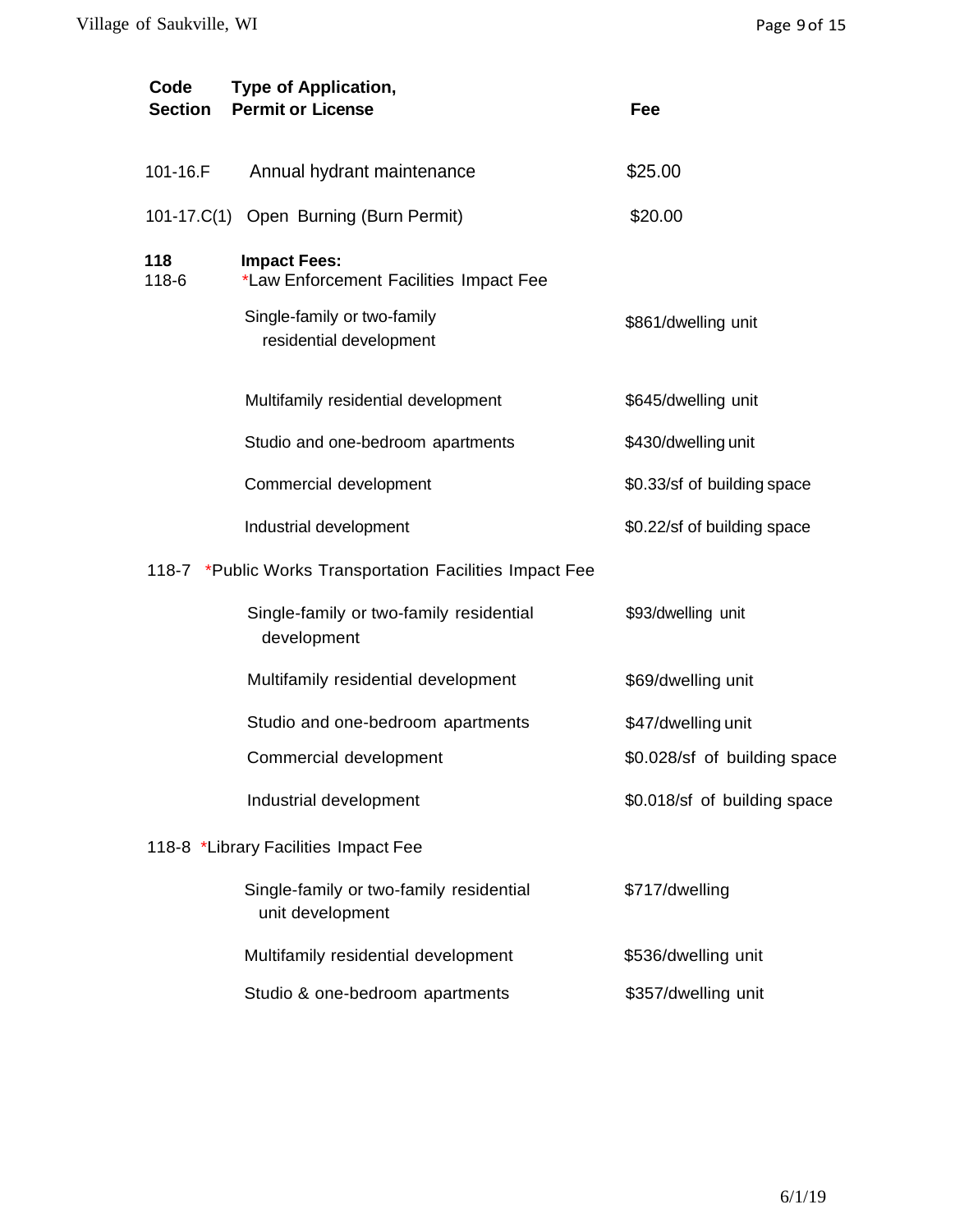**Code Type of Application, Section Permit or License Fee**

## *\*Note:*

*§118-11 also provides that the impact fees noted above shall be increased annually at a rate equal to the percentage change in the Engineering News Record Construction Cost Index for the previous 12 months, with the adjustment effective January 1 of each year. Fees listed above are from 2019. For current fee information, contact the Village of Saukville Municipal Center.*

## 136-2.D Park Reservation Fees

| <b>Resident Fees:</b>                |          |
|--------------------------------------|----------|
| <b>Grady Park</b>                    |          |
| Pavilion                             | \$75.00  |
| <b>Concessions Stand</b>             | \$75.00  |
| <b>Schowalter Park</b>               |          |
| Pavilion                             | \$50.00  |
| <b>Concessions Stand</b>             | \$50.00  |
| <b>Quade Park Pavilion</b>           | \$50.00  |
| Veterans Park                        | \$50.00  |
| Security/cleanup deposit – all parks | \$100.00 |
| <b>Non-Resident Fees:</b>            |          |
| Grady Park                           |          |
| Pavilion                             | \$175.00 |
| <b>Concession Stand</b>              | \$175.00 |
| <b>Schowalter Park</b>               |          |
| Pavilion                             | \$150.00 |
| <b>Concessions Stand</b>             | \$150.00 |
| Quade Park Pavilion                  | \$150.00 |
| <b>Veterans Park</b>                 | \$150.00 |
| Security/cleanup deposit - all parks | \$100.00 |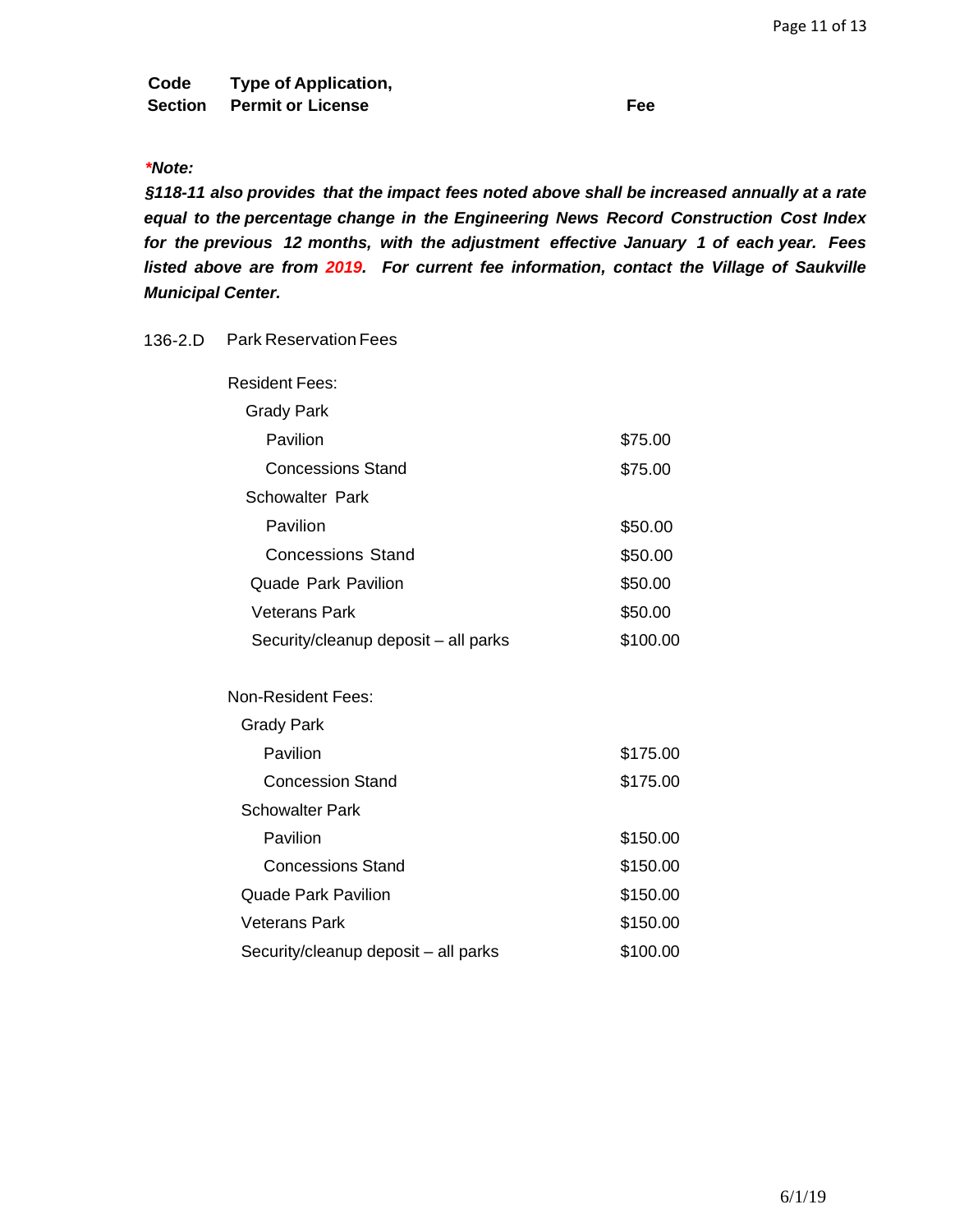| Code<br><b>Section</b> | <b>Type of Application,</b><br><b>Permit or License</b> | Fee                                                           |
|------------------------|---------------------------------------------------------|---------------------------------------------------------------|
| 143-4.C                | <b>Registration of Direct Sellers</b>                   |                                                               |
|                        | Processing registration                                 | \$20.00                                                       |
|                        | Registration fee                                        | \$5 per day; \$15 per week;<br>\$30 per month; \$100 per year |
|                        | Each additional employee of any applicant               | \$5 per employee actively<br>engaged in direct selling        |
|                        | Investigation of direct sellers                         |                                                               |
|                        | Residents                                               | \$15.00                                                       |
|                        | Nonresidents                                            | \$25.00                                                       |
| 143-13                 | <b>Fund Solicitation Permit</b>                         | \$15.00                                                       |
| 147-6                  | <b>Plumbing Permit Fees</b>                             |                                                               |
|                        | Fixtures/Appliances                                     | \$12.00 ea.                                                   |
|                        | Future Fixtures (stub-in), other                        | \$12.00 ea.                                                   |
|                        | B.F.P. (hard piped) 1"                                  | \$12.00 ea.                                                   |
|                        | B.F.P. (hard piped) 2"                                  | \$24.00 ea.                                                   |
|                        | B.F.P. (hard piped) 3" plus                             | \$50.00 ea.                                                   |
|                        | Inside Sanitary, Storm, Bldg. Drain to 100 LF           | \$50.00 ea.                                                   |
|                        | Inside Sanitary, Storm, Bldg. Drain over 100 LF         | \$0.50/LF                                                     |
|                        | Ext. Sanitary Sewer Connection - first 100 LF           | \$50.00 ea.                                                   |
|                        | Ext. Storm Sewer Connection - first 100 FL              | \$50.00 ea.                                                   |
|                        | Ext. Storm and Sanitary Sewer over 100 ft.              | \$0.50/LF                                                     |
|                        | Exterior Water/Sprinkler Service - first 100 ft.        | \$50.00 ea.                                                   |
|                        | Exterior Water/Sprinkler Service over 100 LF            | \$0.50/LF                                                     |
|                        | Private System/Tank Abandonment                         | \$100.00                                                      |
|                        | Manhole/Trench Drain/Catch Basin/<br>Sewer Ejector      | \$40.00 ea.                                                   |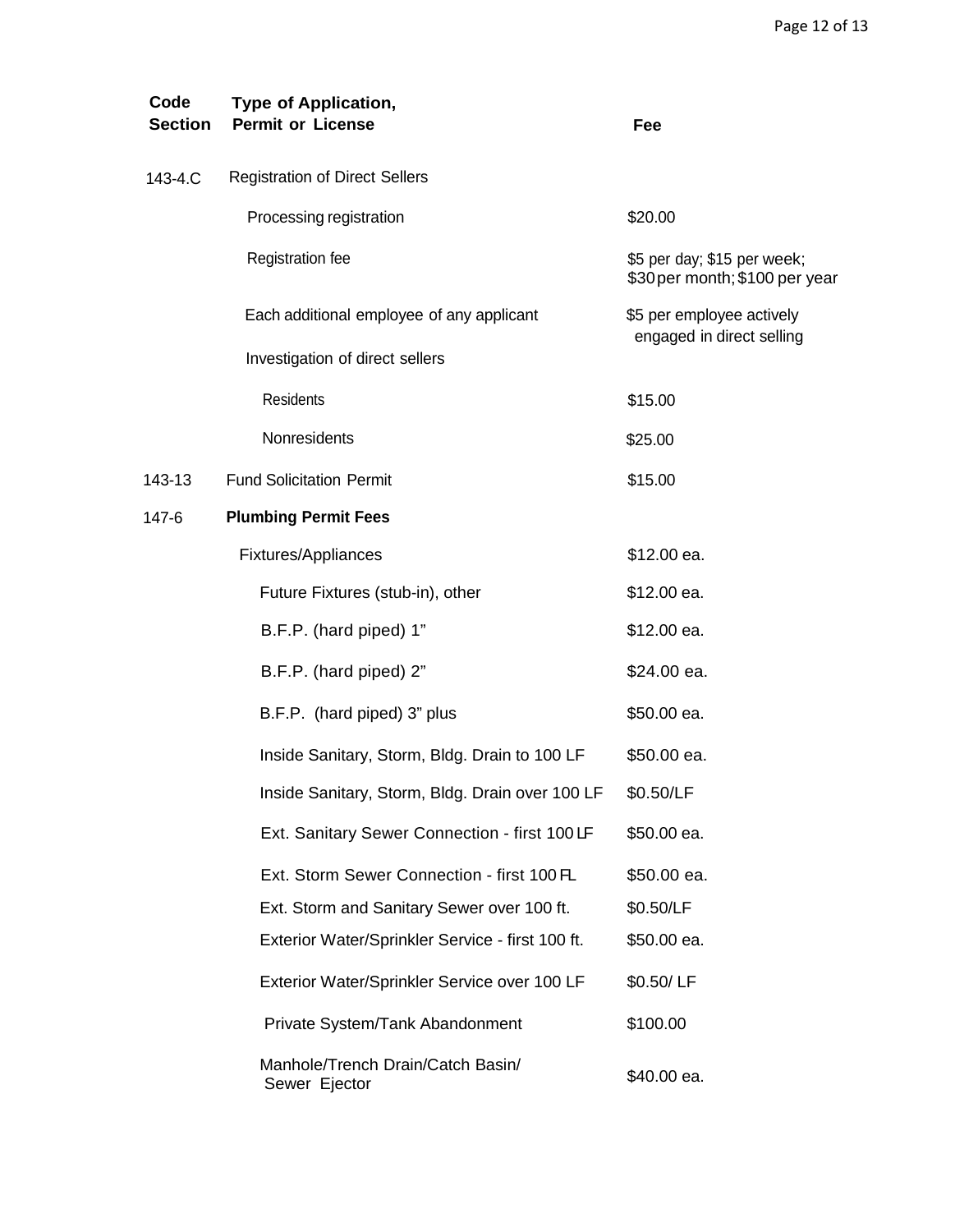| Code<br><b>Section</b> | <b>Type of Application,</b><br><b>Permit or License</b>                                                                         | Fee                           |
|------------------------|---------------------------------------------------------------------------------------------------------------------------------|-------------------------------|
|                        | Repairs                                                                                                                         | \$30.00 ea.                   |
|                        | Grease Trap - Interior                                                                                                          | \$40.00 ea.                   |
|                        | Grease Trap $-0$ - 500 gals.                                                                                                    | \$100.00 ea.                  |
|                        | Grease Trap - 500 gals. or more                                                                                                 | \$200.00 ea.                  |
|                        | Minimum fee                                                                                                                     | \$40.00                       |
|                        | Re-inspection                                                                                                                   | \$55.00 ea.                   |
|                        | Inspections - after normal hours                                                                                                | \$175.00 ea.                  |
|                        | New Home Group                                                                                                                  | \$266.00                      |
|                        | Full Bath Group                                                                                                                 | \$36.00                       |
|                        | Half Bath Group                                                                                                                 | \$24.00                       |
|                        | Ext. Plumbing - Group 1 (San.-Storm-Water)                                                                                      | \$150.00                      |
|                        | Ext. Plumbing - Group 2 (Sanitary-Water)                                                                                        | \$100.00                      |
|                        | Failure to obtain permit before work                                                                                            | Triple Fee (\$100 min.)       |
|                        | <b>Water Meter Permit</b>                                                                                                       | \$150.00 each                 |
| 159-9.F                | Reserve Capacity Assessment per Residential<br>Equivalent Connection (REC) -<br>See Residential User Schedule - sec. 159-9.F(3) | \$1,600.00                    |
| 161-7                  | License Fee (Sexually Oriented Businesses)                                                                                      | \$250.00                      |
| 161-9.B                | Renewal Fee (Sexually Oriented Businesses)                                                                                      | \$250.00                      |
|                        | Late penalty for filing renewal less than 60<br>days prior to expiration                                                        | \$100.00                      |
| 162-10                 | See sec. 205-23                                                                                                                 |                               |
| 173-3.D                | Right-of-Way Occupancy Registration Fee                                                                                         | \$65.00                       |
| 173-3.G                | <b>Right-of-Way Excavation Permit</b>                                                                                           | \$150 plus calculated charges |
|                        | Work started prior to obtaining a permit                                                                                        | Double Fee                    |
| $173-4.C(3)$           | <b>Street Privilege Permit</b>                                                                                                  | \$20.00                       |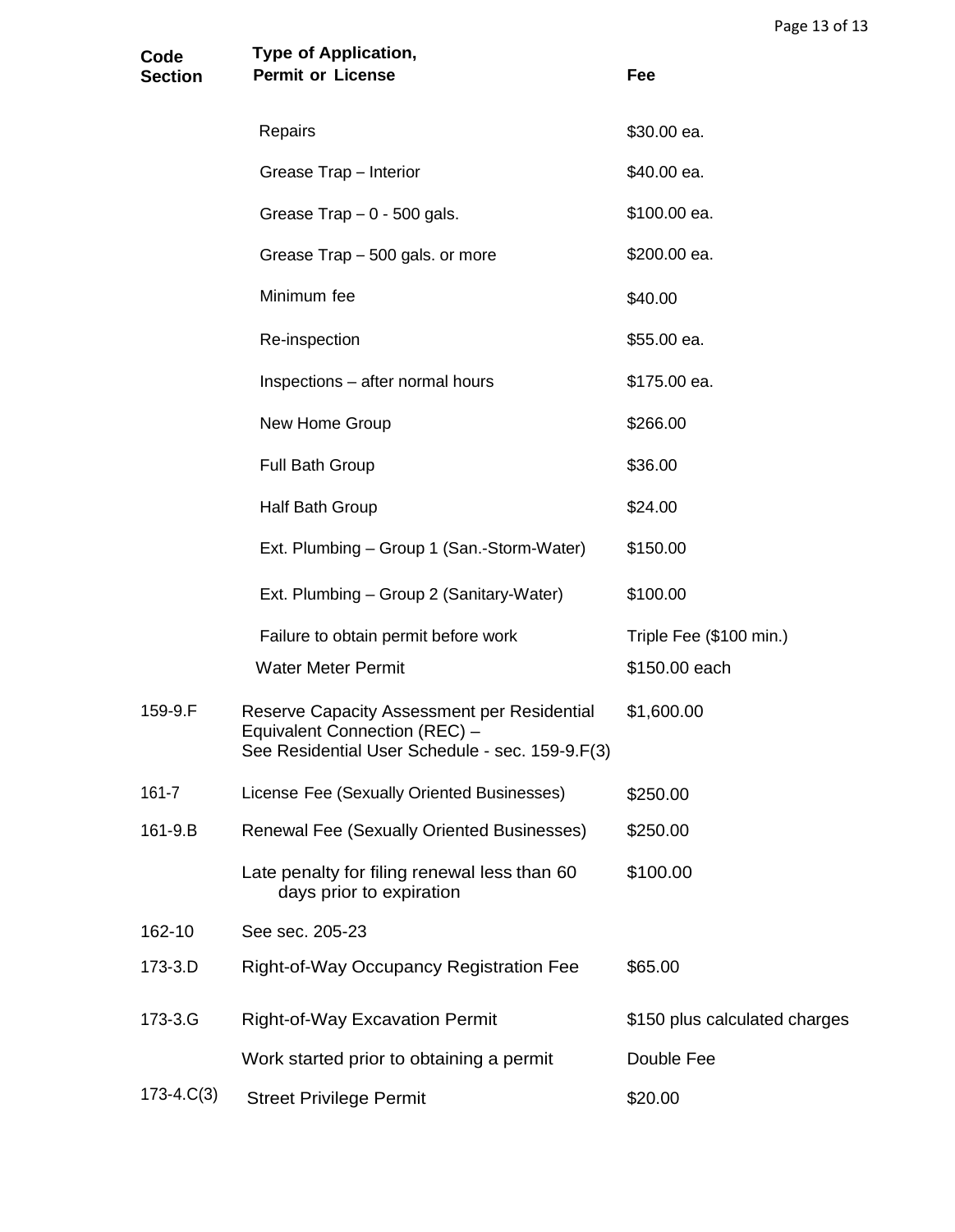| Code<br><b>Section</b> | <b>Type of Application,</b><br><b>Permit or License</b>                                                                | Fee                                                                             |
|------------------------|------------------------------------------------------------------------------------------------------------------------|---------------------------------------------------------------------------------|
|                        | <b>Block Party Permit</b>                                                                                              | \$15.00                                                                         |
| 176-69.A               | <b>Tree Planting</b>                                                                                                   | \$300/tree                                                                      |
| 176-78                 | <b>Preliminary Plat or Certified Survey Map</b><br><b>Review</b>                                                       | \$100, plus \$5/lot or parcel                                                   |
|                        | Re-application                                                                                                         | \$25.00                                                                         |
| 176-81                 | <b>Final Plat Review</b>                                                                                               | \$100, plus \$5/lot or parcel                                                   |
|                        | Re-application                                                                                                         | \$25.00                                                                         |
| 176-85                 | Condominium Development Review                                                                                         | \$100, plus \$5/unit                                                            |
| 180-3                  | Room Tax: late filing fee for reports                                                                                  | \$10.00                                                                         |
| 184-2                  | <b>Taxicab License</b>                                                                                                 | \$10.00                                                                         |
| 187-21.C               | Branch/Brush Chipping per 20 min. increment                                                                            | \$50.00                                                                         |
| 192-16.E               | <b>Bicycle License Fee</b>                                                                                             | \$3.00                                                                          |
| 192-19.E.2             | Snowmobile Renters' License                                                                                            | \$25.00                                                                         |
| 199-10.D               | Private Well Operation Permit (for initial                                                                             | \$25.00                                                                         |
|                        | Permit and each biennial renewal)                                                                                      |                                                                                 |
|                        | Re-inspection of private well                                                                                          | \$30.00                                                                         |
| 205-18                 | <b>Grading Permit</b>                                                                                                  | \$200.00                                                                        |
| 205-22.1               | Development Expense Reimbursement                                                                                      | Village staff and professional<br>Fees & costs to be<br>reimbursed by developer |
| 205-23                 | <b>Temporary Conditional Use (flea</b><br>markets, circuses, fireworks sales,<br>farmers market, Christmas tree sales) | \$100.00                                                                        |
|                        | <b>Certificate of Compliance</b>                                                                                       | \$100.00                                                                        |
|                        | Certificate of Occupancy                                                                                               | \$100.00                                                                        |
|                        | <b>Conditional Use Permit</b>                                                                                          | \$400.00                                                                        |
|                        | Variance or Appeal                                                                                                     | \$400.00                                                                        |
|                        | Amendment to Zoning Ordinance                                                                                          | \$300.00                                                                        |
|                        | <b>Special Meeting</b>                                                                                                 | \$250.00                                                                        |